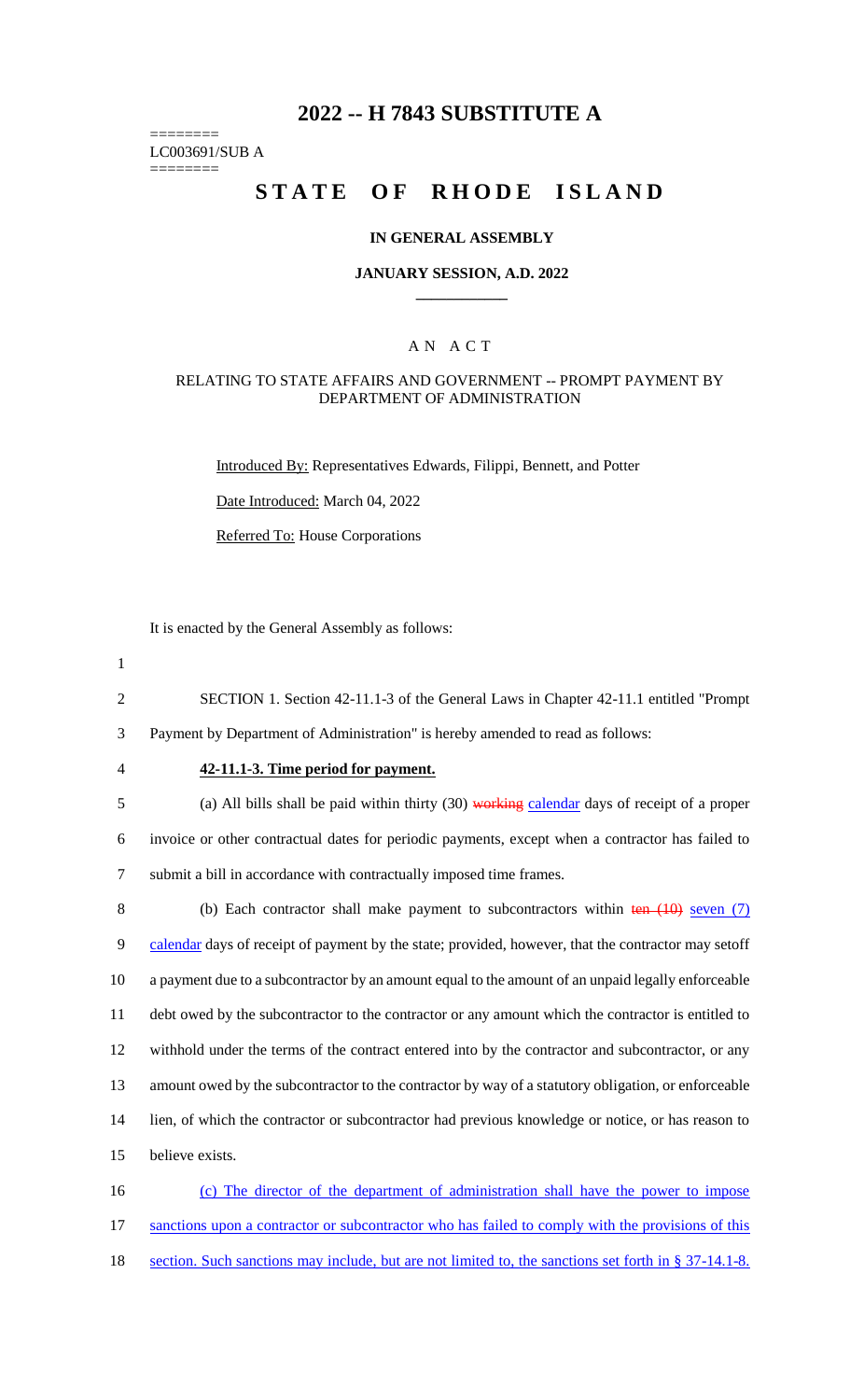- 1 The division of purchases, in consultation with the office of diversity, equity, and opportunity, shall
- 2 establish, by rules and regulations promulgated in accordance with chapter 35 of title 42, standards
- 3 for enforcement and procedures for receiving and reviewing inquiries regarding a contractor's
- 4 noncompliance with the provisions of this section.

 $\frac{1}{2}$  (e)(d) This section shall not apply to contractors or subcontractors performing work pursuant to a contract awarded by the department of transportation unless the subcontractor provides a payment and performance bond in an amount equal to the contract between the contractor and subcontractor.

9 SECTION 2. This act shall take effect upon passage.

LC003691/SUB A ========

========